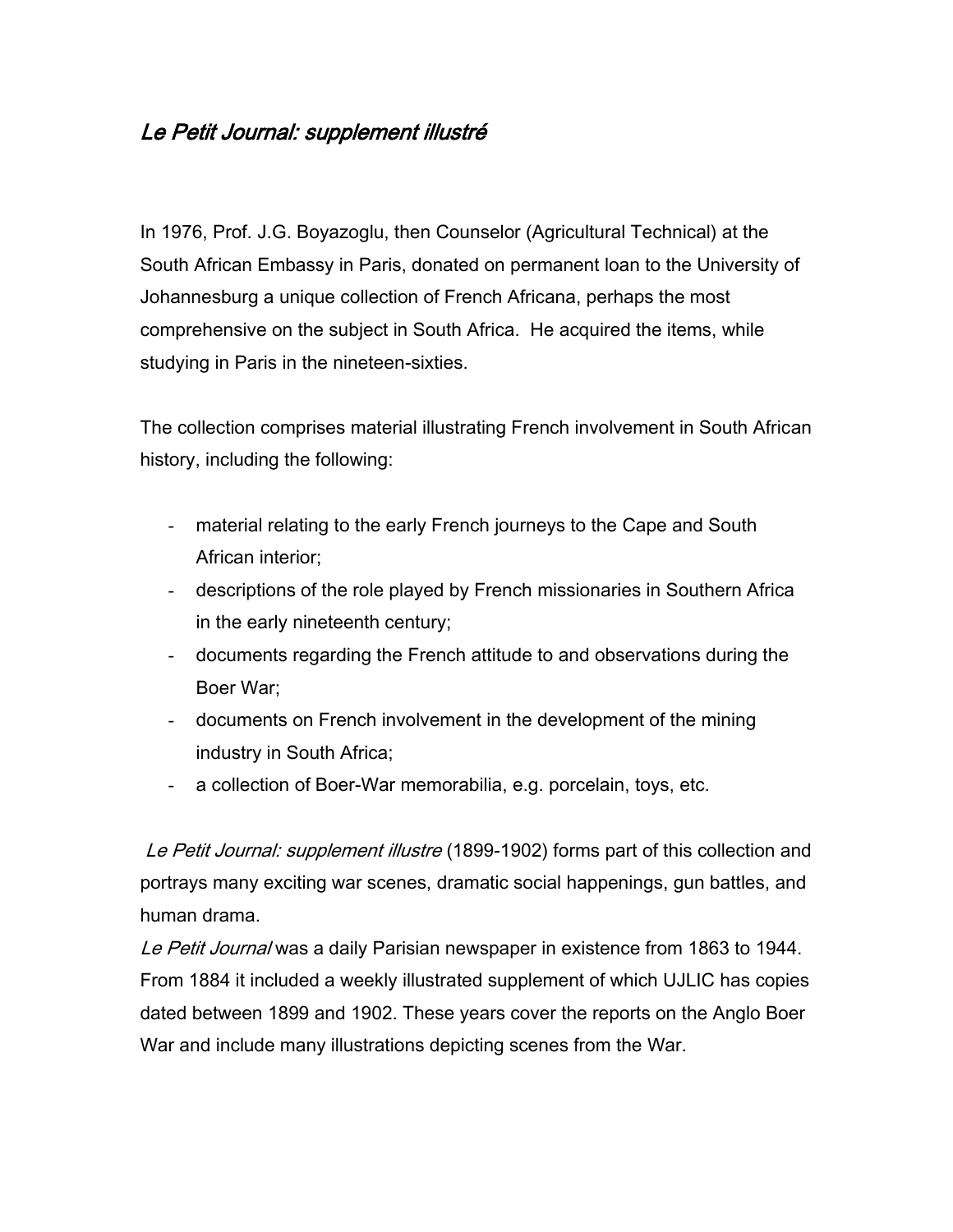

As the circulation figures of newspapers grew, production costs started to fall because of the growth of advertising and technological improvements. Le Petit Journal was the first to aim for a mass audience, cramming their pages with crime stories, serialized novels, and human interest stories. The newspaper was extremely popular and at the height of its popularity the newspaper had a circulation of a million copies. The back and front covers were printed in bold and eye-catching color, usually with prints or etchings of news-worthy events. The price was very cheap and the print-run ran into more than a million copies for every issue. The inside pages consisted of text and at times pages of photographs or large-sized war maps. Throughout the war years many covers were dedicated to matters pertaining to the Anglo Boer War. Some cover pages were devoted to depicting various well-known and lesser-known commanding officers and heroes of the war. The emphasis was on sensation. Fortune Louis Meaulle (1844-1901) and Tofani Oswaldo (1849-1915) were two of the illustrators. Copies of these illustrations are still for sale.

In 1889 Hippolyte Marinoni (1823-1904) demonstrated at the Paris Exposition a rotary press which turned a roll of paper back on its path, enabling successive sheets of large and small size to be printed on both sides and then cut and folded into piles of multicoloured completed newspapers. The machine had an automatic feeder and could produce at the time up to 20 000 copies per hour.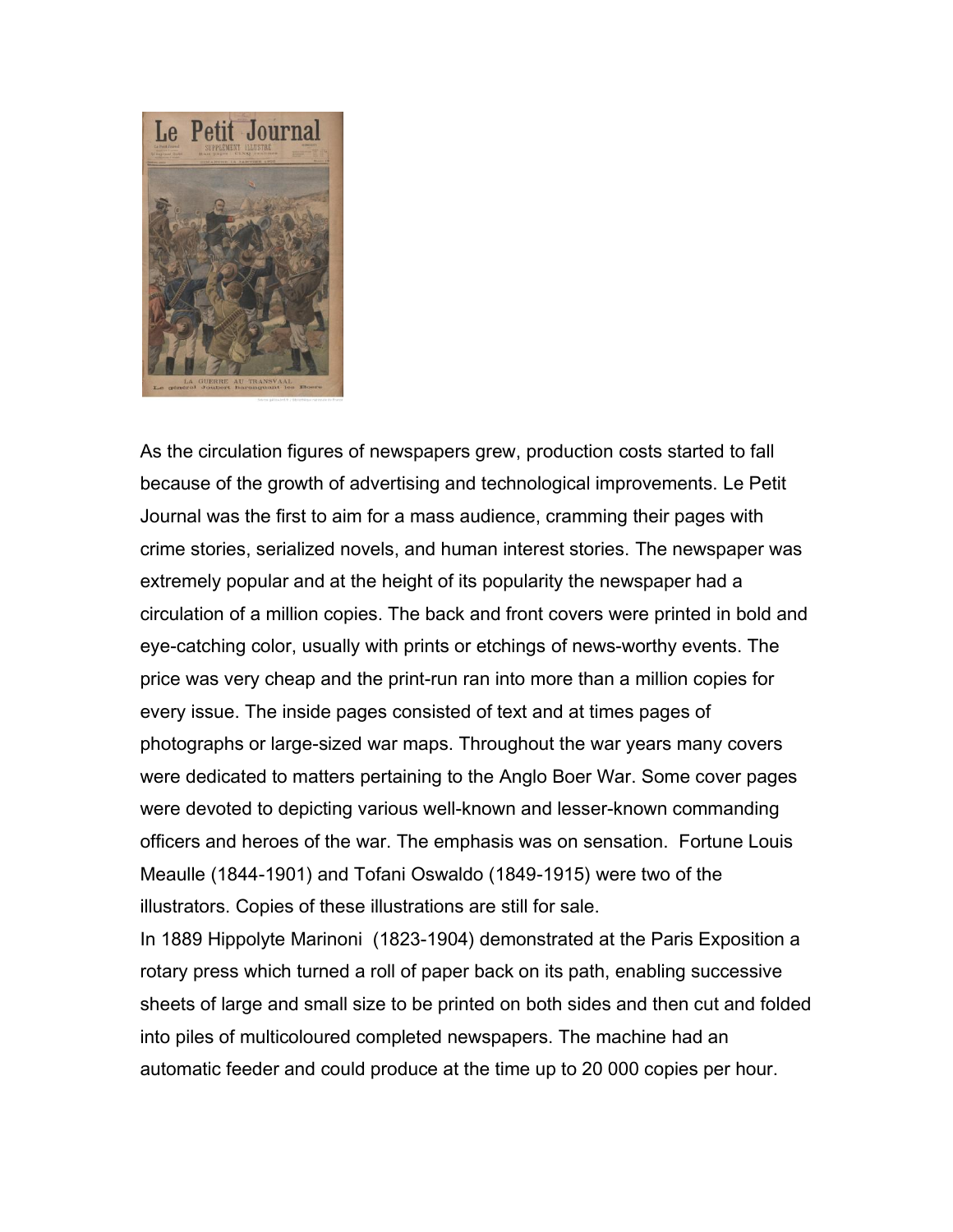

Marinoni increased the cylinders and in 1899 the machine was able to draw up and print a 12 page color newspaper folded and put into packets.



A newspaper that was in competition with Le Petit journal at the time, was L'Illustration : universel hebdonaire. The latter was a weekly French newspaper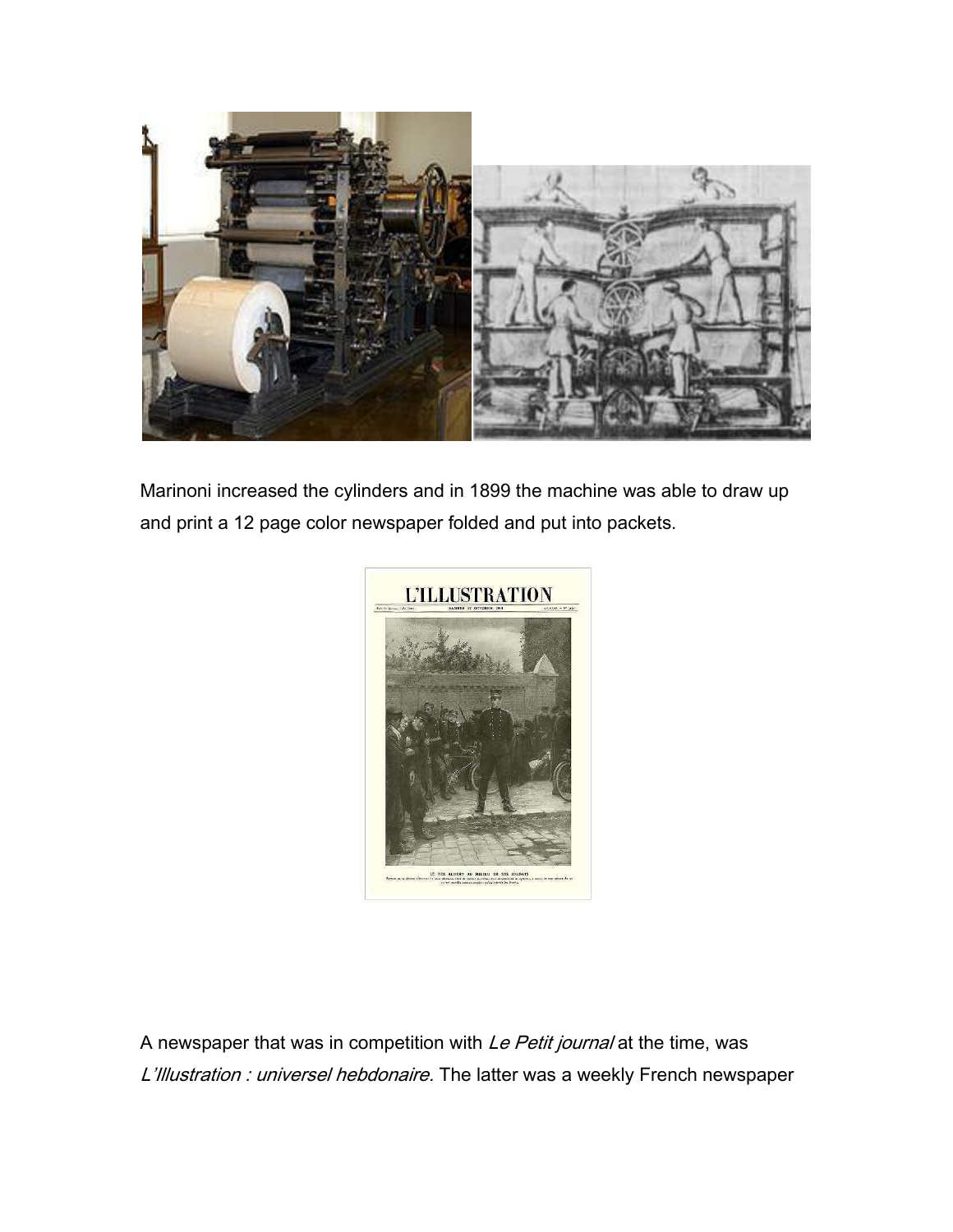published in Paris from 1843 onwards. L'illustration became the first French newspaper to publish a photograph in 1891 and was famed for its lavish use of illustrative material – hence the name. UJLIC also have holdings for the years 1899 – 1902.

The Boyazoglu collection also includes the newspaper Le monde illustré for the period 1899 – 1902.

Issues of Le Petit Journal: supplement illustré can also be viewed in Gallica, the digital library of the French National Library which digitized items dating from 1884 to 1920.<http://gallica.bnf.fr/?lang=EN>

Read more: [Linotype History | eHow.com](http://www.ehow.com/about_6638188_linotype-history.html#ixzz0vRvRTxC7) http://www.ehow.com/about 6638188 linotype-history.html#ixzz0vRvRTxC7 [http://www.mercurynie.com.au/print\\_museum/print\\_history.htm](http://www.mercurynie.com.au/print_museum/print_history.htm) <http://lepetitjournal.fr/> *en.wikipedia.org/wiki/Linotype\_machine*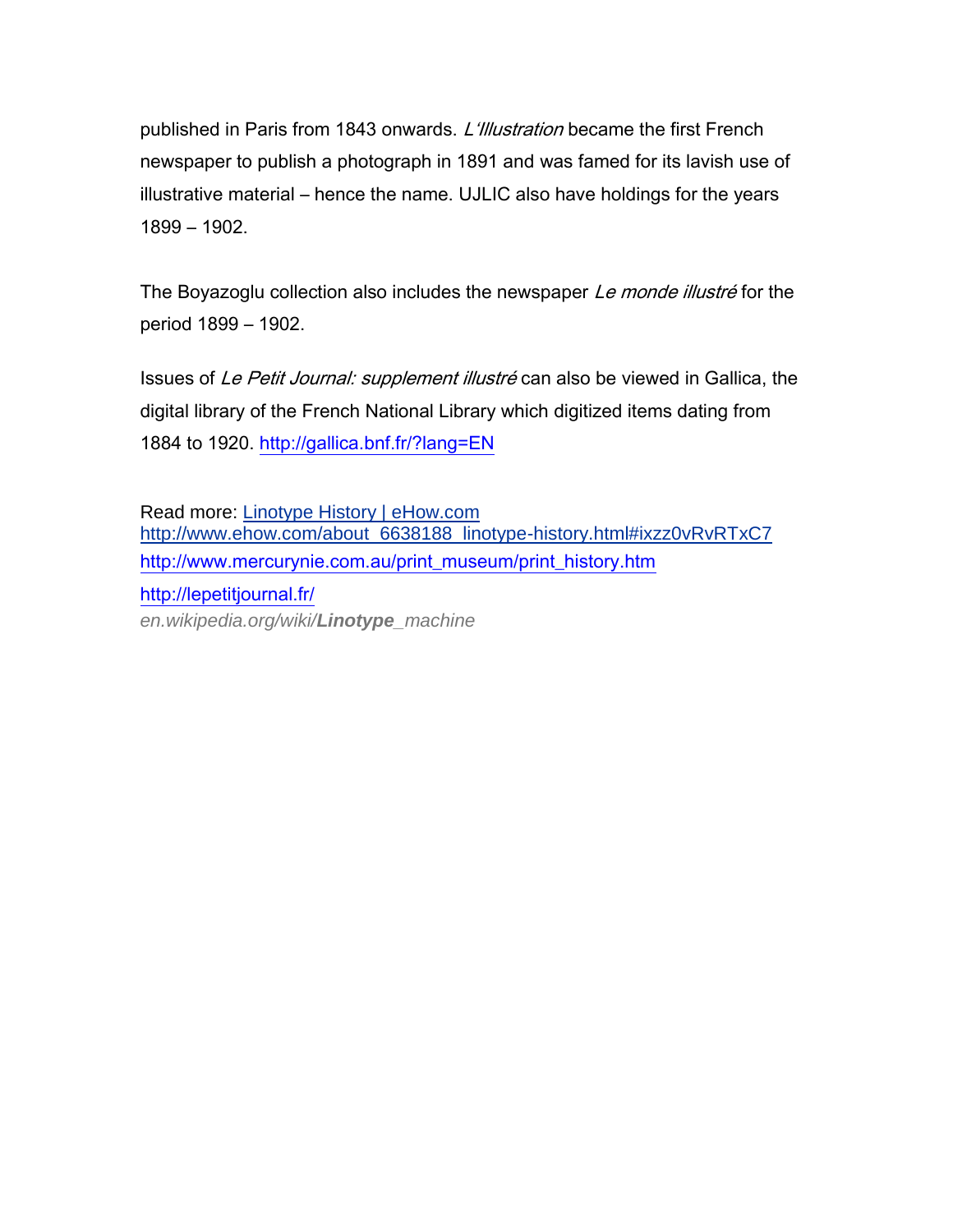

Source gallica.bnf.fr / Bibliothèque nationale de France